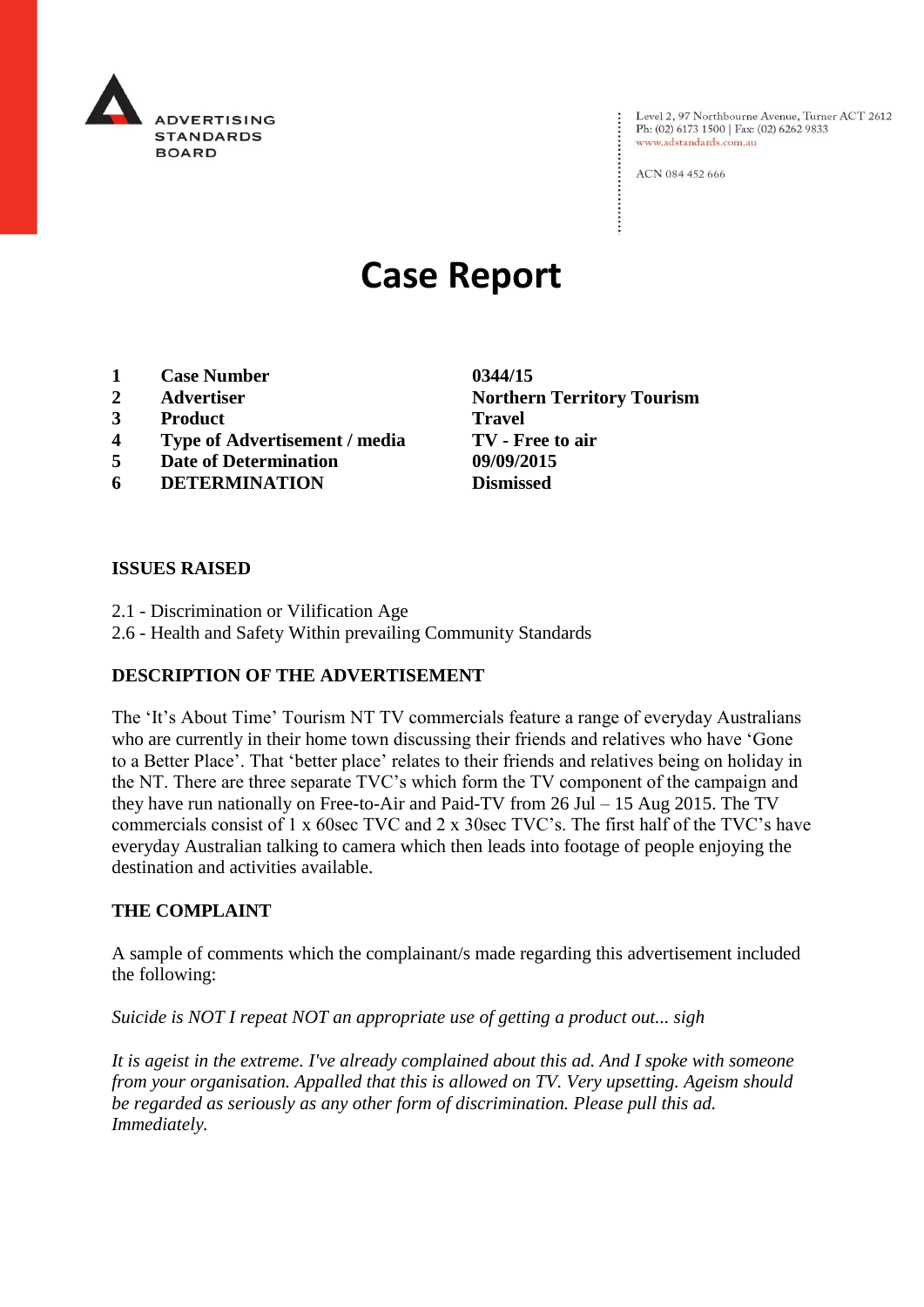## **THE ADVERTISER'S RESPONSE**

Comments which the advertiser made in response to the complainant/s regarding this advertisement include the following:

*The first complaint refers to the ads being 'ageist'. The complaint has no bearing as Ageism by definition is stereotyping and discriminating against individuals or groups based on their age. As you can see when you view the ads from the start we feature a range of everyday Australians in normal everyday situations including an older lady in her lounge room, an older man at the bowling club, a middle age man outside, a middle aged woman at work and children located outside their house. Within this spread of age groups we have purposely featured two older Australians as that is the target market whose attention we are trying to capture in the campaign. Currently 'Over 50's' make up over 50% of the Australian travellers who visit the NT each year and to appeal to this age group we feature and talk about older Australians in the TVC's.*

*In further campaigns the 'Gone to a Better Place' tag will also be featured when promoting the NT to 'backpackers', 'families and 'youth' groups depending on the target market we will be trying to attract. For the current campaign, as 'Over 50's' is our largest market segment, we are targeting this group initially and therefore need to talk to and feature them. We are definitely not trying to discriminate against them as we wish to appeal and attract this mature market.*

*The second complaint refers to the ads promoting 'Murder Suicide'. The only ad we can contemplate this complaint refers to is the 30sec TVC that is focused on the Top End and Darwin in particular. The shop keeper refers to her Sister being gone and taking her husband with her - she is referring to her Sister going to Darwin on holiday and taking her husband on holiday with her. Only if the ad is not seen in its entirety could someone reach a negative conclusion. Admittedly the beginning is quite sombre but this is to draw the consumer in so they pay attention and question what the shopkeeper is talking about. This question is then quickly and clearly outlined by the shopkeeper saying her sister has gone to Darwin and loves it so much they're never coming back.*

*No offense has been intended with these ads by using tongue-in-cheek humour in regards to a 'Going to a Better place' and that place being the NT. This humour has been used to highlight the issue of time moving very quickly and if people leave their NT holiday planning too long it may result in them missing out, and anyone who has been to the NT will confirm if you go now you'll never regret it.*

# **THE DETERMINATION**

The Advertising Standards Board ("Board") considered whether this advertisement breaches Section 2 of the Advertiser Code of Ethics (the "Code").

The Board noted the complainants' concerns that the advertisement is ageist in its suggestion that a variety of mature aged people had died, and that it presents "murder suicide" in a humorous manner.

The Board viewed the advertisement and noted the advertiser's response.